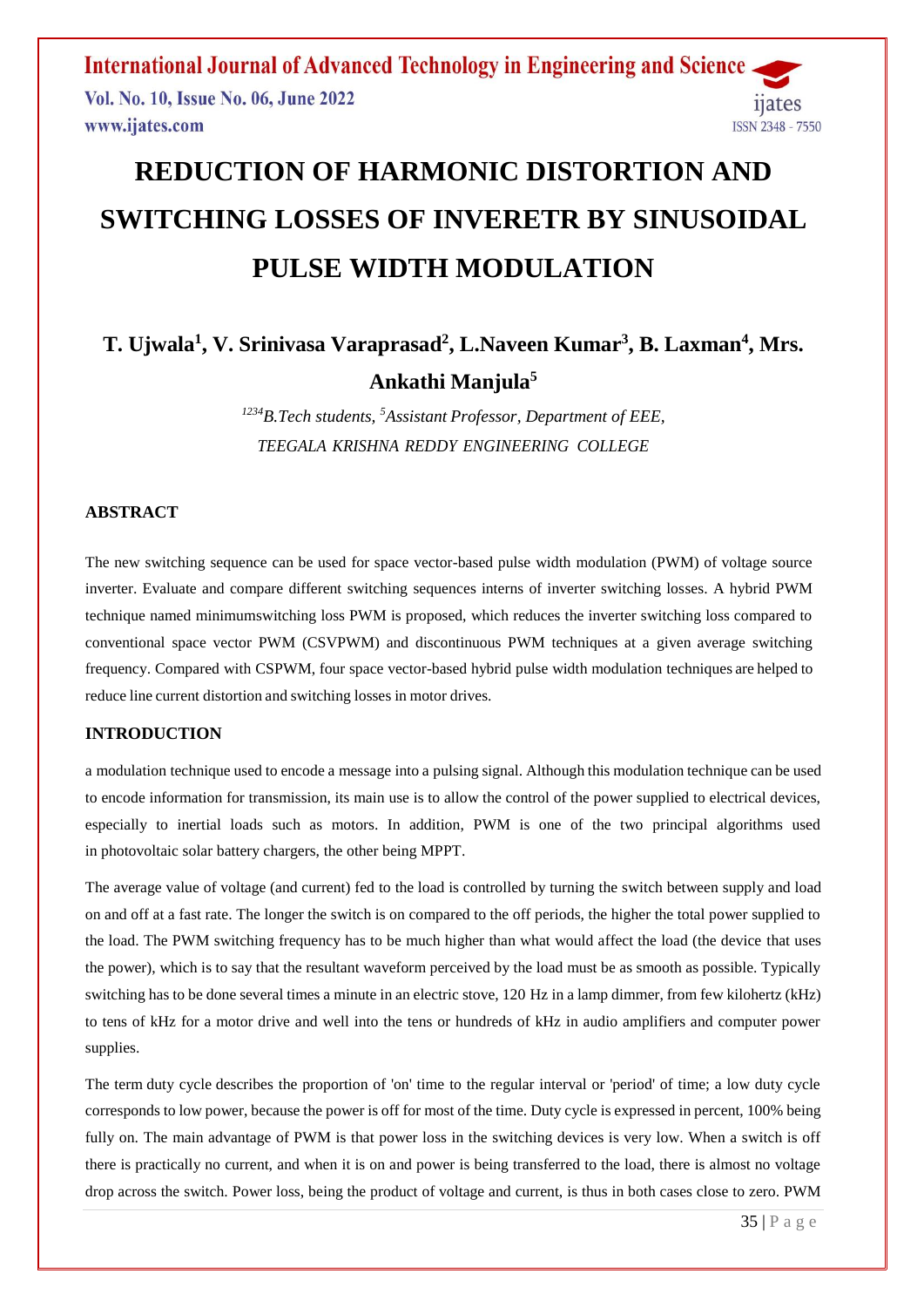### **International Journal of Advanced Technology in Engineering and Science** Vol. No. 10, Issue No. 06, June 2022 11ates www.ijates.com ISSN 2348 - 7550

also works well with digital controls, which, because of their on/off nature, can easily set the needed duty cycle. PWM has also been used in certain [communication systems](https://en.wikipedia.org/wiki/Signalling_(telecommunication)) where its duty cycle has been used to convey information over a communications channel.



Fig 1 wave for combined positive and negative pulse

An example of PWM in an idealized inductor driven by a voltage source: the voltage source (blue) is modulated as a series of pulses that results in a sine-like current/flux (red) in the inductor. The blue rectangular pulses nonetheless result in a smoother and smoother red sine wave as the switching frequency increases. Note that the red waveform is the (definite) integral of the blue waveform.

### **PROPOSED SYSTEM**

The **Pulse Width Modulation** is a technique in which the ON time or OFF time of a pulse is varied according to the amplitude of the modulating signal, keeping t

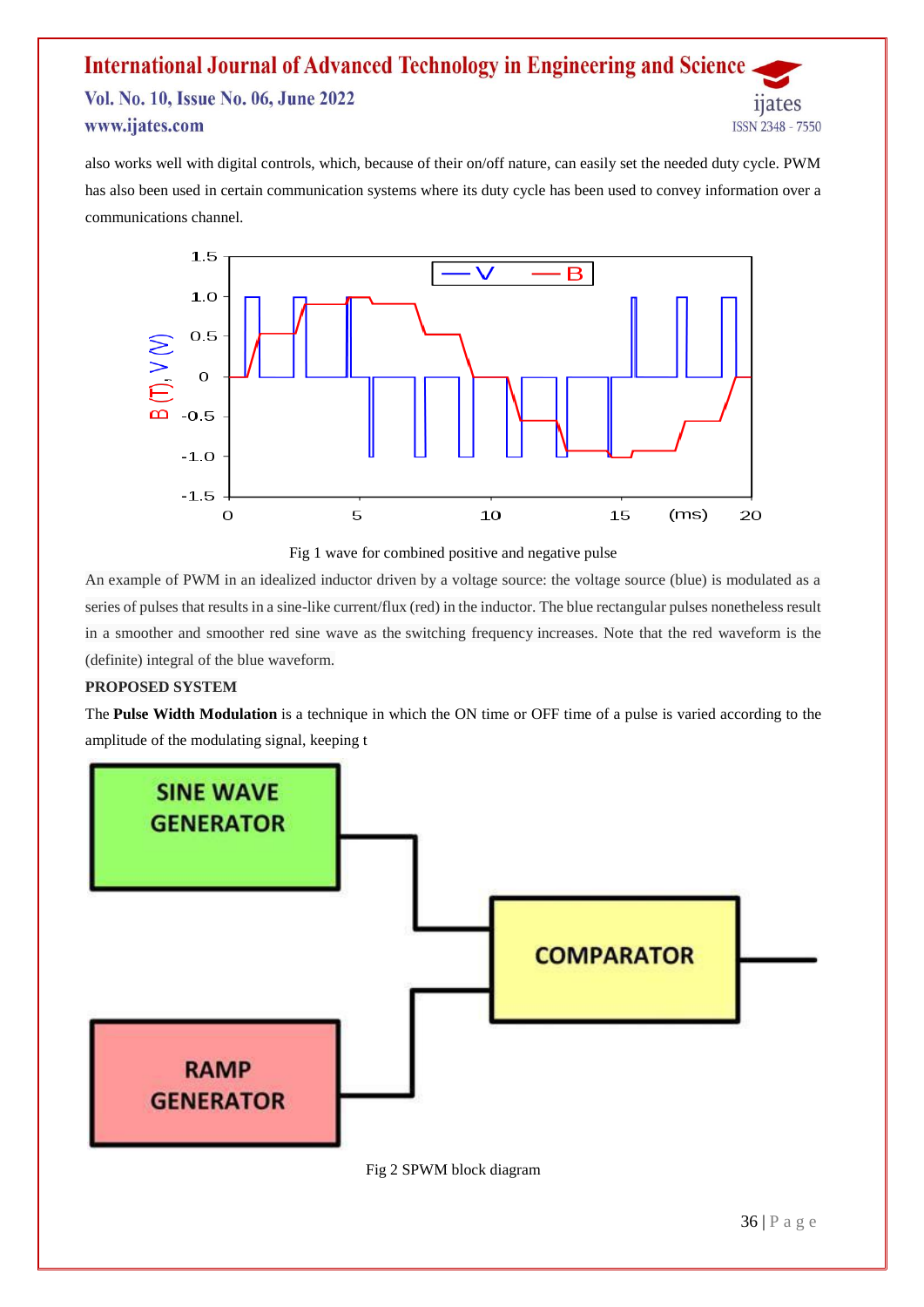Vol. No. 10, Issue No. 06, June 2022 www.ijates.com





Fig 3 SPWM SIMULATION DIAGRAM



### Fig 4 SCOPE view



Fig 5 SCOPE 1 view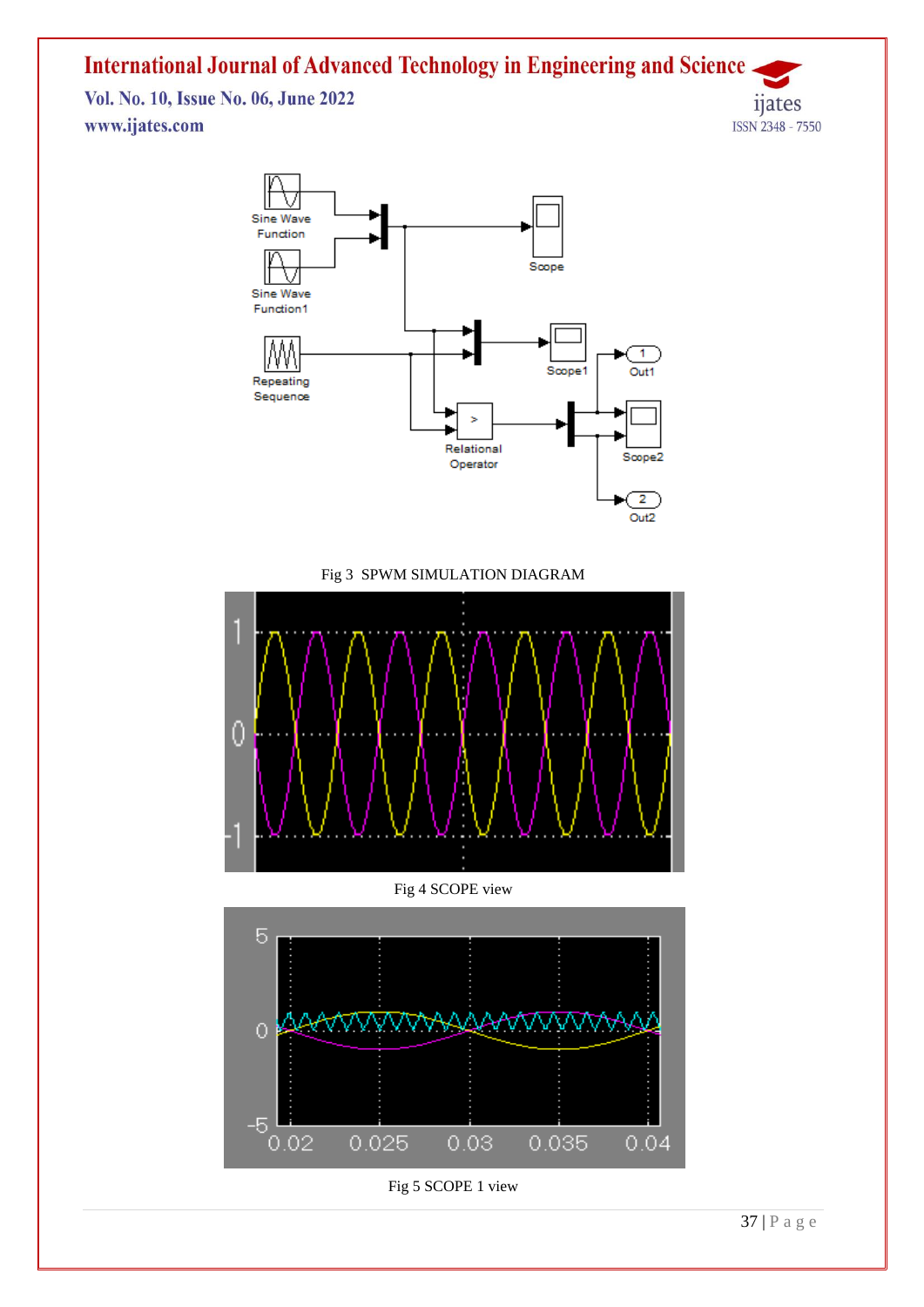Vol. No. 10, Issue No. 06, June 2022 www.ijates.com



### Fig 6 SCOPE 2 view

the (ON time + OFF time) time of the pulse as constant. The (ON time + OFF time) of a pulse is called 'Period' of the pulse, and the ratio of the ON time or OFF time with the Period is called the 'Duty Cycle'. Hence the PWM is a kind of modulation which keeps the Period of pulses constant but varying their duty cycle according to the amplitude of the modulating signal.

The conventional method of generating a PWM modulated wave is to compare the message signal with a ramp waveform using a comparator. The block diagram required for the generation of a simple PWM is shown





*n*ates

ISSN 2348 - 7550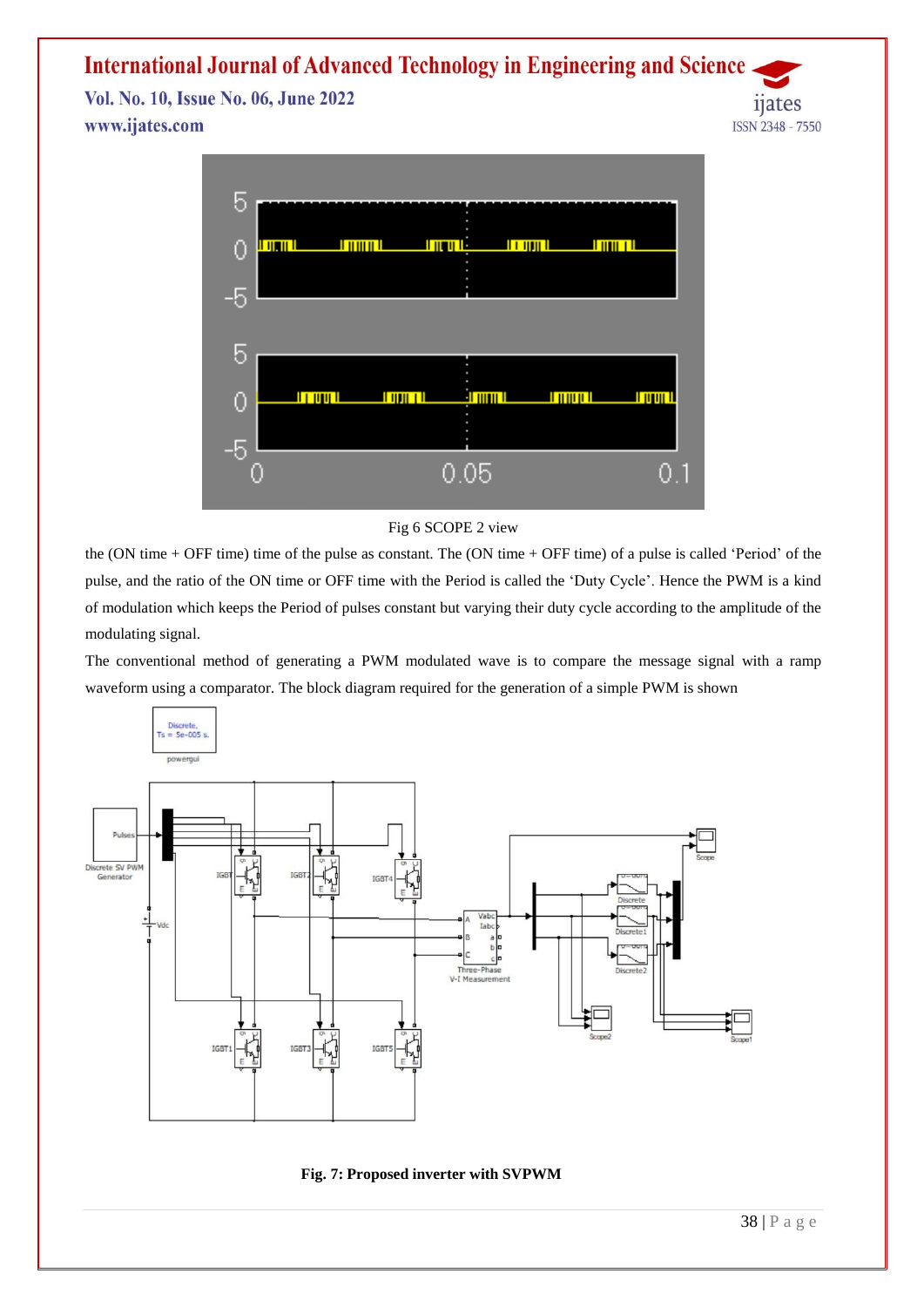Vol. No. 10, Issue No. 06, June 2022 www.ijates.com





**Fig. 8: Inverter voltage before and after filter with SVPWM**



**Fig. 9: Three individual voltages at inverter output with SVPWM**



**Fig. 10: Inverter voltage after filter THD with SVP**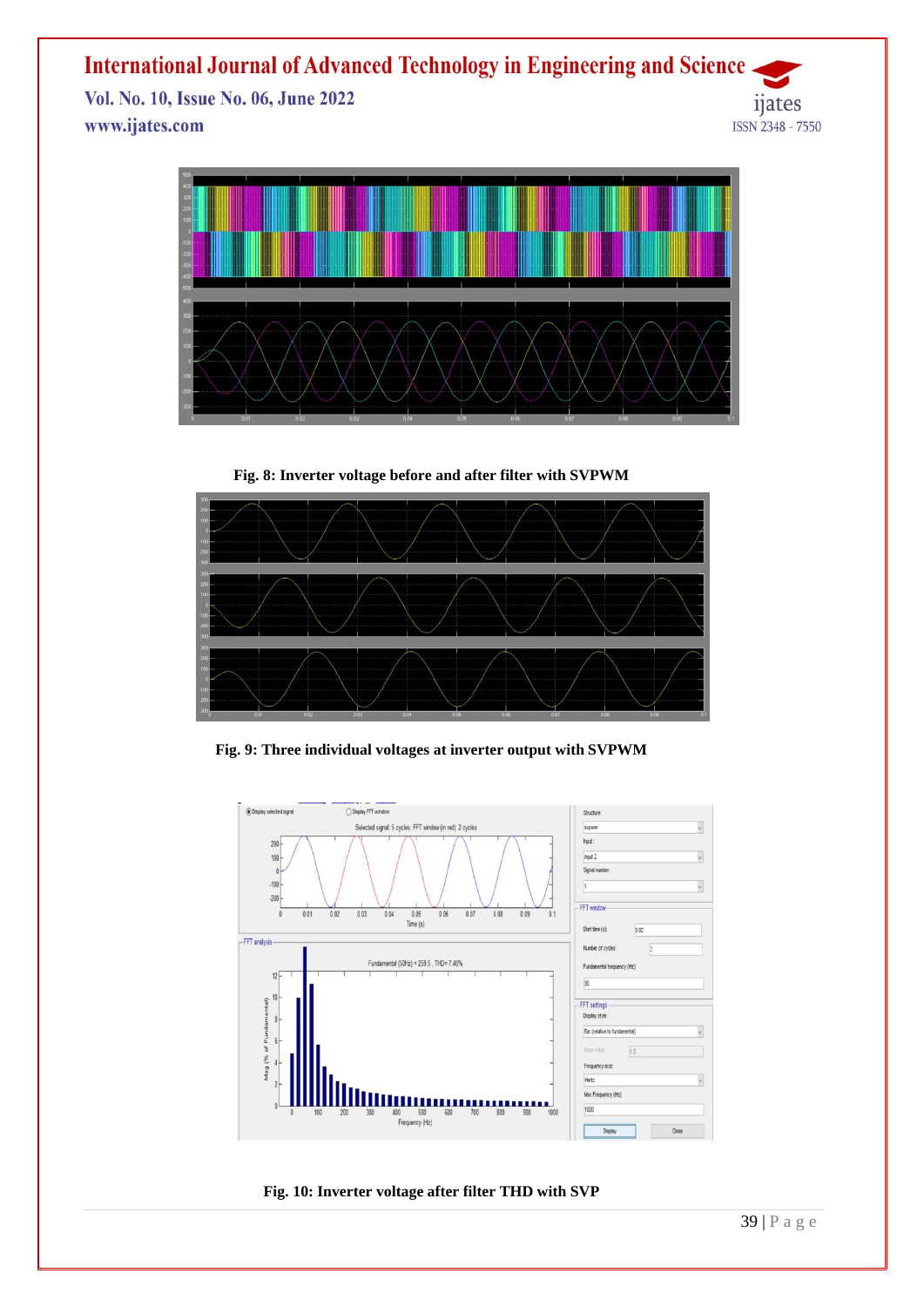Vol. No. 10, Issue No. 06, June 2022 www.ijates.com

### **ADVANTAGES**

- 1. It reduces the harmonic distortion
- 2. Higher DC bus efficiency
- 3. Variable frequency control
- 4. Voltage magnitude control
- 5. Low switching losses
- 6. It provides better power factor

### **APPLICATIONS**

SVPWM is a technique used in the final step of field-oriented control (FOC) to determine the pulse-width modulated signals for the inverter switches in order togenerate the desired 3-phase voltages to the motor.

### **CONCLUSION**

A comparative analysis is carried out with sin pulse width modulation andspace vector pulse width modulation with two level IGBT based ac to dcconverter, as a result than compared with the SVPWM modulation process SPWM based inverter produces less amount of distortion. Total simulation resultsare carried out in MATLAB 2009a software under power graphical user interface.

#### **REFERENCES**

- [1] J. A. Houldsworth and D. A. Grant, "The use of harmonic distortion to increase the outputvoltage of a three-phase PWM inverter," IEEE Trans. Ind. Appl., vol. IA-20, no. 5, pp. 1224–1228, Sep. 1984.
- [2] J. Holtz, "Pulse width modulation for electronic power conversion," Proc. IEEE, vol. 82, no. 8, pp. 1194– 1214, Aug. 1994.
- [3] S. R. Bowes and A. Midoun, "Suboptimal switching strategies for microprocessor- controlled PWM inverter drives," Proc. Inst. Electr. Eng. Electr. Power Appl., vol. 132, no. 3,pp. 133–148, May 1985.
- [4] J. T. Boys and S. J. Walton, "A loss minimised sinusoidal PWM inverter," Proc. Inst. Electr.Eng. Electr. Power Appl., vol. 132, no. 5, pp. 260–268, Sep. 1985.
- [5] D. G. Holmes and T. A. Lipo, Pulse Width Modulation for Power Converters: Principles and Practice. Hoboken, NJ: IEEE Press and Wiley Interscience, 2003.
- [6] A. M. Hava, R. J. Kerkman, and T. A. Lipo, "Simple analytical and graphical methods forcarrier-based PWM-VSI drives," IEEE Trans. Power Electron., vol. 14, no. 1, pp. 49–61, Jan.1999.
- [7] H. W. van der Broeck and H.-C. Skudelny, "Analytical analysis of the harmonic effects ofa PWM ac drive," IEEE Trans. Power Electron., vol. 3, no. 2, pp. 216–223, Apr. 1988.
- [8] H. W. van der Broeck, "Analysis of the harmonics in voltage fed inverter drives caused byPWM schemes with discontinuous switching operation," in Proc. EPE 1991, Firenze, Italy, Sep., pp. 261–266.

**ISSN 2348 - 7550**